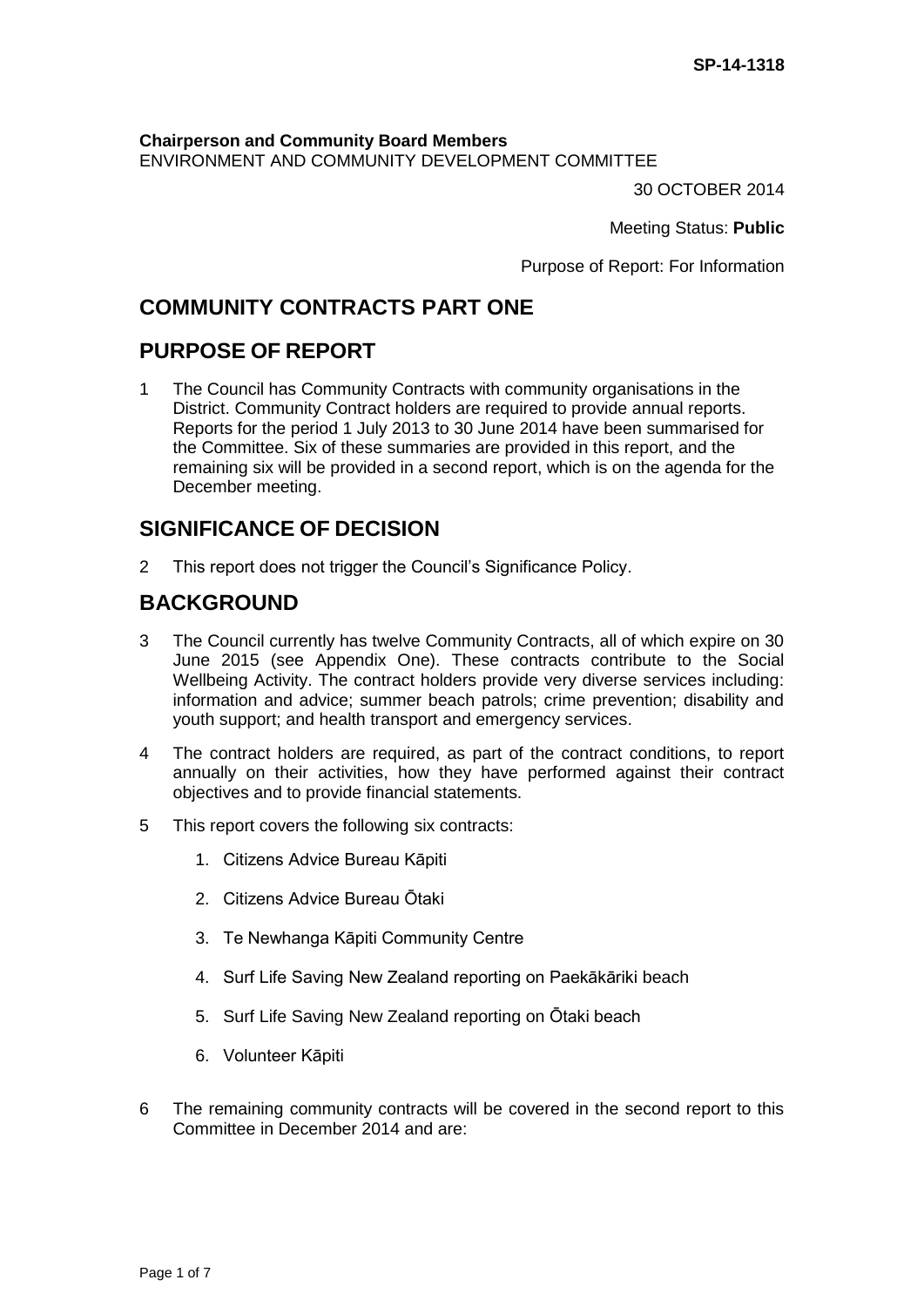- Kāpiti Disability Information & Equipment Centre
- Kāpiti Emergency Medical Services
- Kāpiti Safer Community Trust
- Kāpiti Youth Support (KYS)
- Red Cross reporting on the Kāpiti Health Shuttle
- St Johns reporting on the Ōtaki Health Shuttle
- 7 Splitting the reporting in two allows public speaking by contract holders to be spread across two meetings. Analysis of the financial reporting is provided in the Community Contracts Part Two report.
- 8 Contracts are generally reviewed and awarded in line with Long Term Plan timeframes. A follow up review of this funding is being undertaken and a report provided to the Committee to inform decisions on Community Financial Support for the 2015 Long Term Plan. The review includes assessment of the expenditure in accordance with the new purpose for local government: "to meet the current and future needs of communities for good-quality local infrastructure, local public services, and performance of regulatory functions in a way that is most cost effective for households and businesses."

# **CONSIDERATIONS**

### **Issues**

9 Summaries of the reports provided by the five organisations in this report are provided in Appendix Two. No risks or causes for concern have been identified with these contracts.

### Financial Considerations

10 There are no financial considerations as a result of this report.

### Legal Considerations

11 There are no legal considerations.

### **Delegation**

12 The Environment and Community Development Committee has delegated authority to consider this matter. Reference Section B. 1.7.8

### **Grants Funding and Contracts for Service**

7.8 Authority to receive and approve (as required) annual reports, budgets and plans from organisations funded by the Council through grants funding and contracts for service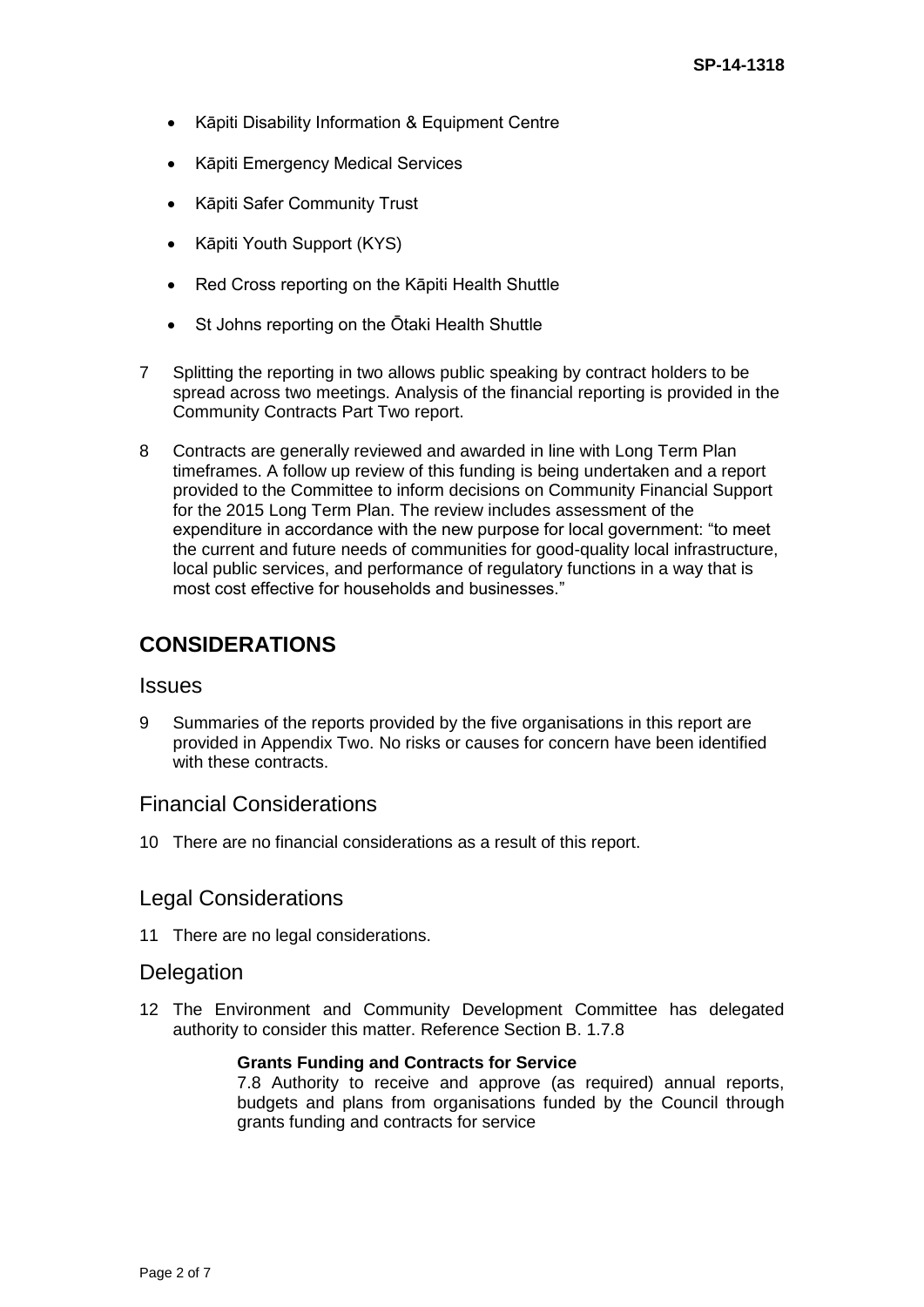### **Consultation**

13 There has been continuing communication throughout the reporting period with the Community Contract holders.

## Policy Implications

14 There are no policy implications arising from this report.

## Tāngata Whenua Considerations

15 There are no current considerations arising from this report.

### Publicity Considerations

16 There are no publicity considerations for the Council related to this report. Each organisation is responsible for its own publicity.

# **RECOMMENDATIONS**

- 17 That the Environment and Community Development Committee notes the report on performance by Community Contract holders, as set out in Appendix Two of this report SP-14-1318.
- 18 That the Environment and Community Development Committee thanks the Community Contract holder organisations for their valuable work.

**Report prepared by: Approved for submission by:**

Sam Hutcheson Stephen McArthur

**Senior Social Wellbeing Advisor Group Manager Strategy &** 

**Partnerships**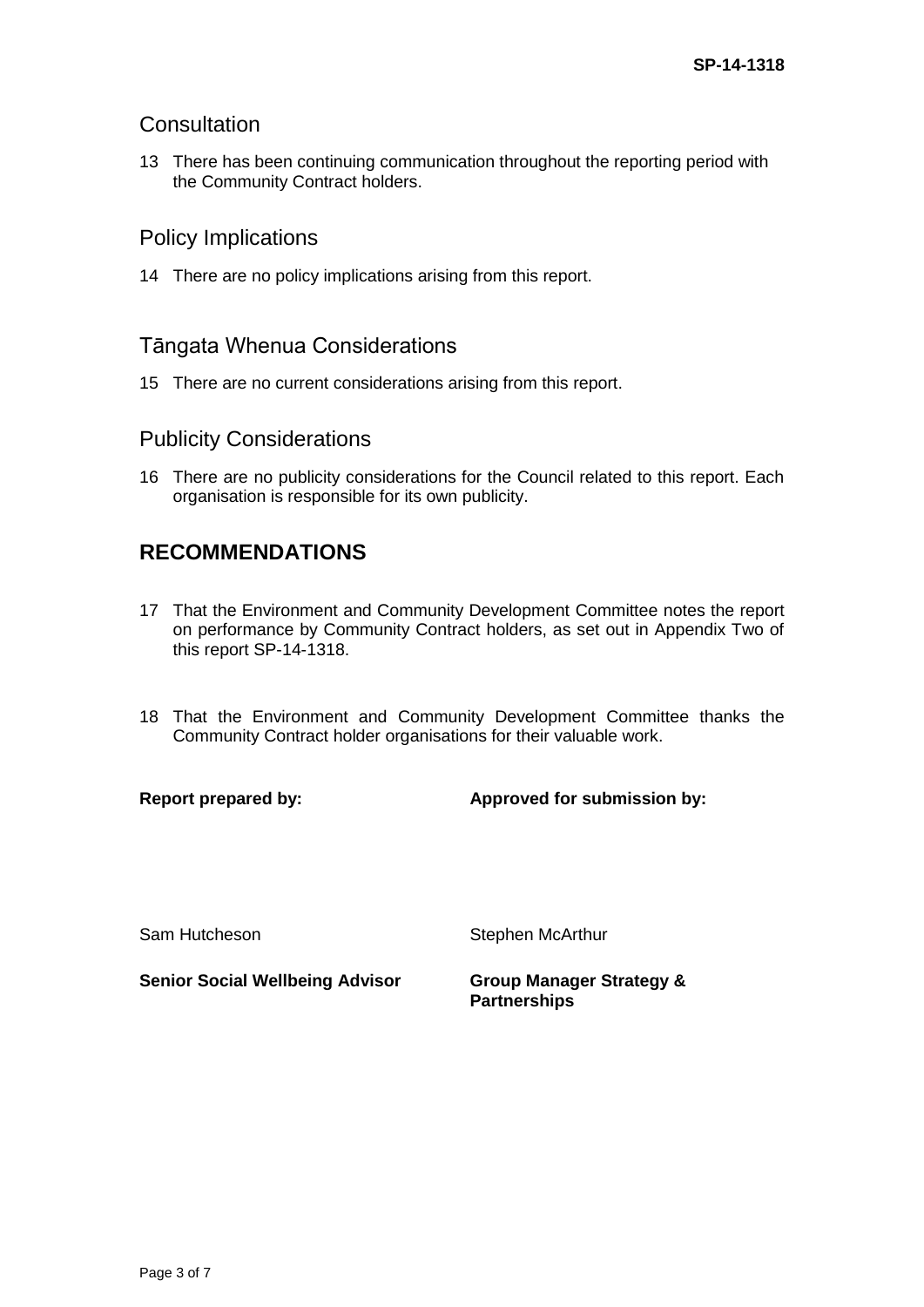# **Appendix One: Community Contracts**

| <b>External Agency/Partner</b>                        | <b>Brief description of service as</b><br>required in the Contract                                                                                                                                                                                                                                                   | <b>Council funding</b><br>2013/2014            |
|-------------------------------------------------------|----------------------------------------------------------------------------------------------------------------------------------------------------------------------------------------------------------------------------------------------------------------------------------------------------------------------|------------------------------------------------|
| Citizens Advice Bureau Kāpiti                         | Information, advice, referral and<br>advocacy services based in Coastlands.                                                                                                                                                                                                                                          | \$12,667                                       |
| Citizens Advice Bureau Ōtaki                          | Information, advice, referral and<br>advocacy services based in Otaki town<br>centre.                                                                                                                                                                                                                                | \$12,667                                       |
| Disability Information & Equipment<br>Centre - Kāpiti | Based in the Kāpiti Community Centre,<br>they provide information on disability,<br>disability equipment and disability<br>support services. The Centre also<br>provides administrative support for the<br>Kāpiti Accessibility Advisory Group<br>(KAAG).                                                            | \$30,388 and<br>\$7,466 for the<br><b>KAAG</b> |
| Te Newhanga Kāpiti Community<br>Centre Inc            | A facility that provides rooms and spaces<br>for community meetings, networks and<br>activities - a focus for community-initiated<br>activities.                                                                                                                                                                     | \$46,453                                       |
| Kāpiti Emergency Medical Service<br><b>Trust</b>      | A Kāpiti based emergency medical<br>service partnered with Urgent<br>Community Care service - currently not<br>operational. Note half of the funding was<br>returned.                                                                                                                                                | \$17,755                                       |
| Kāpiti Safer Community Trust                          | Promotion and coordination of crime<br>prevention initiatives in the District;<br>provision of support services for families<br>in need; truancy services to schools,<br>Strengthening Families. Delivers the<br>Crime Prevention Plan which includes<br>support for Neighbourhood Support and<br>Community Patrols. | \$87,694                                       |
| Kāpiti Youth Support (KYS)                            | Delivers support services for young<br>people including a young mothers<br>programme and mentoring services for<br>vulnerable young men.                                                                                                                                                                             | \$52,838                                       |
| Red Cross: Kāpiti Health Shuttle                      | Provides a shuttle service to get patients<br>to hospital and outpatient appointments.                                                                                                                                                                                                                               | \$7,926                                        |
| Surf Life Saving New Zealand                          | Professional life guard services over the<br>summer holidays at Ōtaki.                                                                                                                                                                                                                                               | \$21,452                                       |
| Surf Life Saving New Zealand                          | Professional life guard services over the<br>summer holidays at Paekākāriki.                                                                                                                                                                                                                                         | \$21,452                                       |
| St Johns: Ōtaki Health Shuttle                        | Provides a shuttle service to get patients<br>to hospital and outpatient appointments.                                                                                                                                                                                                                               | \$7,926                                        |
| Volunteer Kāpiti                                      | Provides the essential voluntary<br>workforce needed to maintain and<br>sustain the work of the community-based<br>organisations on the Kāpiti Coast.                                                                                                                                                                | \$26,419                                       |
| <b>Total</b>                                          |                                                                                                                                                                                                                                                                                                                      | \$353,103                                      |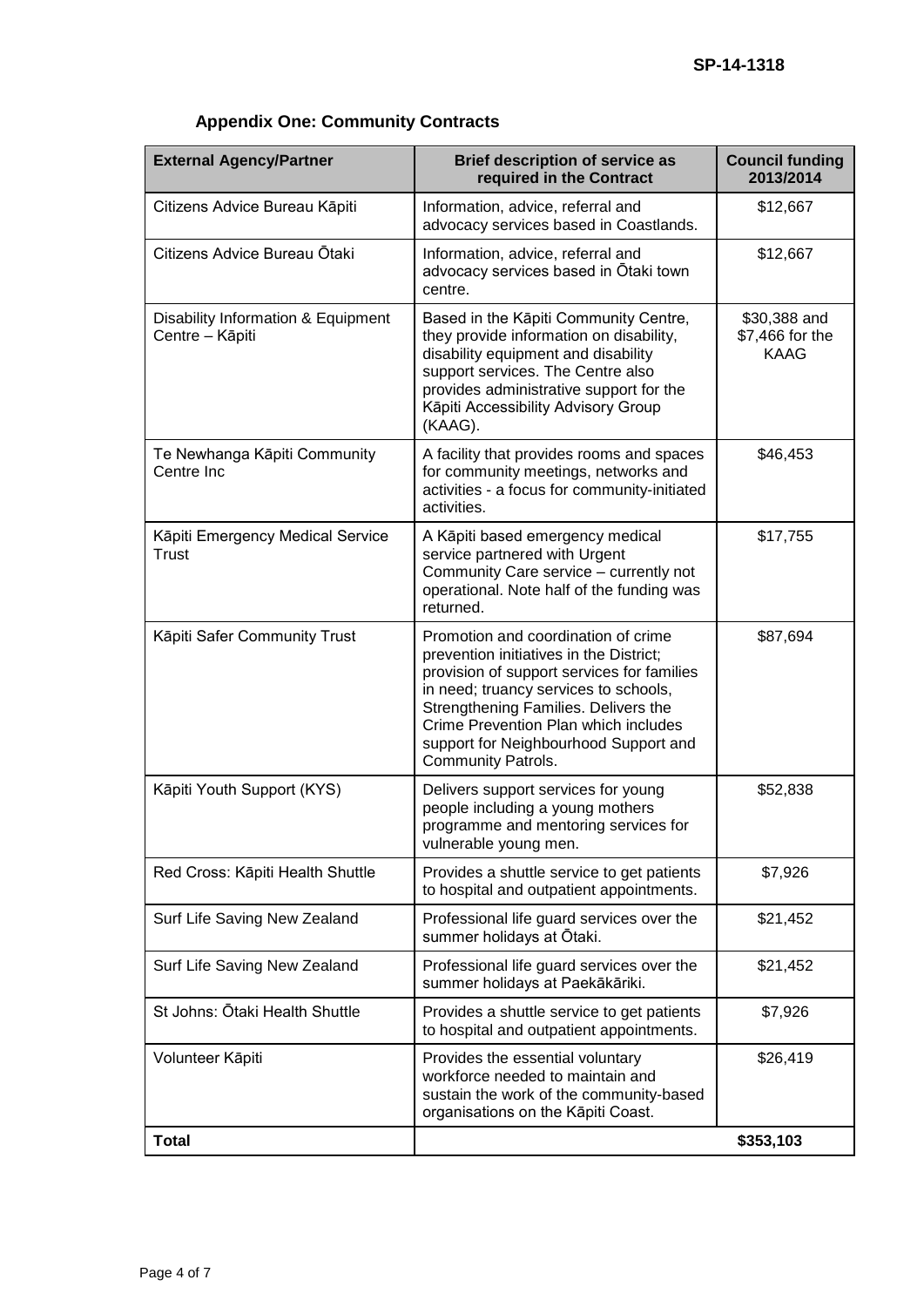#### **Appendix Two: Community Contract Report Summaries**

#### **1 July 2013 to 30 June 2014**

#### **Citizens Advice Bureau Kāpiti**

The Bureau has been appointed, along with 29 other bureaux spread around New Zealand, to provide the Immigration Service's Face-to-Face information service for new migrants in Kāpiti.

Changes in Government legislation have required significant training to keep the volunteers skills and knowledge up to date. The total number of enquiries for the year was 3,173. The trend of enquiries becoming increasingly complex continues. The average citizen is now expected to be more computer savvy and so the Bureau is supporting clients through 'do-it-yourself' divorces, parenting through separation plans, and guiding clients through the new consumer laws. Issues brought to the Bureau are very diverse. Family and personal issues, including break ups, access to benefits, wills, problems with rest homes and deaths are notable.

A trend of note is the continuing increase in demand for the legal clinics. There are three clinics per month, which are generally booked 7-10 days in advance. Local lawyers support this service and urgent cases are referred to the Community Law Centre in Porirua. The JP clinics are also quite busy as they are increasingly required for tertiary education and Kiwisaver matters.

At the end of June there were 32 fully trained members, with a further 10 in training. The Chair of the Bureau commented that this is a time of change with a number of older volunteers retiring and new people joining to replace them.

### **Citizens Advice Bureau Ōtaki**

Over the year, the service has dealt with 2,518 queries. Eight hundred and eighty of these queries were face to face and the rest by telephone. This face to face service is particularly valued as Central Government services have reduced their face to face interactions. The face to face service is particularly important to those who have fewer literacy skills and/or are less able to articulate their needs. The Bureau is also providing support for people with CV writing and budgeting.

Currently, the Bureau has 33 active bureau workers, and one probationer. The two recent trainees have both received their 'yellow certificates' which means that they are now fully accredited to interview and are active bureau workers rather than trainees or probationers. The Bureau has two local lawyers who provide free legal advice five days a week and, like the Kāpiti Bureau, are being utilised more and more often. The regular training sessions continue and have included topics such as benefits, Family Court reforms and funerals.

The Bureau has supported the work of other community organisations, including the Food Bank, the Health Shuttle, and the Thursday market held outside the Bureau. The Bureau has also provided rooms to the Hearing Service, Age Concern, Adult Literacy and Counselling Services.

The Bureau is very proud to say that John Britton (a local member) has been nominated and accepted as President of the CAB National Board.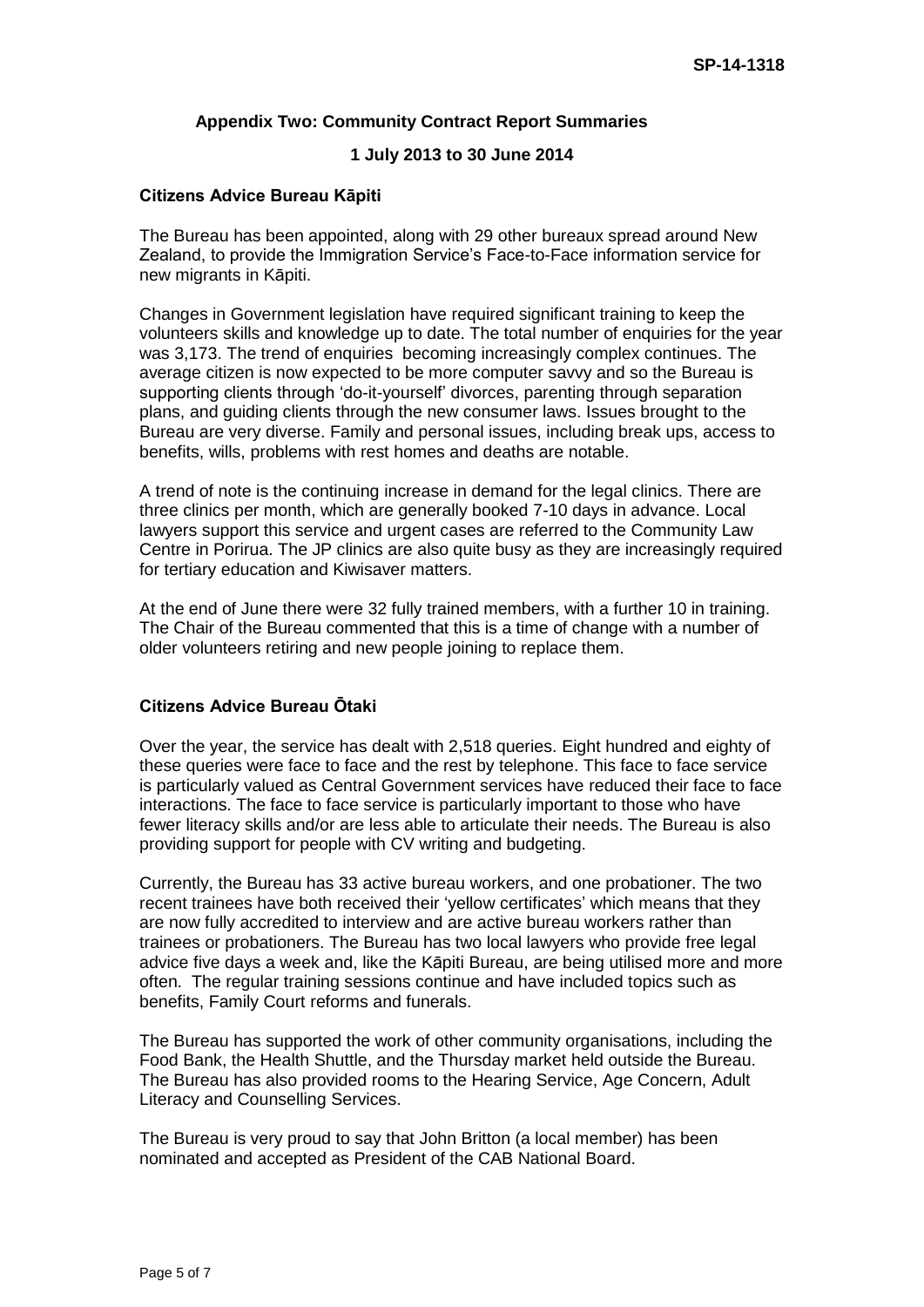### **Te Newhanga Kāpiti Community Centre**

This year has been a time of significant change. The Incorporated Society has been wound up and a Trust is now in operation. The move to a Trust has been made to provide a strategic and more focussed governance function for Te Newhanga. A recruitment campaign was undertaken to ensure that the new Trust has the governance skill mix to take Te Newhanga through this revitalisation. The changes in the governance of Te Newhanga has been mirrored by a review of the staffing of the Centre as well.

Planning has been underway to enhance the building and improve the look and feel of the Centre to meet the current and future needs of the community. Te Newhanga has been working closely with the Council to make this happen.

Work continues to provide programmes and events at the Centre. Te Newhanga became a stop on the Arts Trail which attracted local artists and members of the community who had never visited the Centre before. A regular youth night at the Centre has also been very successful.

#### **Surf Life Saving New Zealand reporting on Paekākāriki and Ōtaki beaches**

Surf Life Saving New Zealand (SLSNZ) provided a professional lifeguard service last summer for 675 hours each on the Paekākāriki and Ōtaki beaches. This service supported the work undertaken by volunteer lifeguard services that operate each weekend during the summer months. The lifeguard service aims to promote beach safety and to save lives. They perform preventative actions and provide first aid and emergency medical care. Preventative actions include encouraging beach users to safer parts of the beach and providing advice. Over the summer there were four rescues, 7 first aids, two searches and 645 preventative actions which involved 1,150 people.

SLSNZ is focussed on developing leadership and runs a 'Leaders for Life' programme. Both the Ōtaki and Paekākāriki Clubs remain in very good heart. For every paid hour on the beach, guards provide two volunteer hours.

#### **Volunteer Kāpiti**

Volunteer Kāpiti has matured as an organisation and provides valuable services to the Kāpiti Coast. Over the last year there have been a number of changes to paid and volunteer staff bringing new enthusiasm and motivation to grow Volunteer Kāpiti. The manager reports that it is in a managed growth stage.

There are currently 71 organisations registered to use their service. This is a 24.5% increase on the previous reporting period. The scope of voluntary roles has widened which in turn means that the advertised roles are more diverse; 283 interviews have been conducted during the reporting period.

Over a quarter of the volunteers are retired, with 56.5% of the volunteers aged 50 or older. The service is noticing an increase in volunteers in the 50-59 age bracket that are volunteering to be proactive, gain new skills and make community connections in the hope of obtaining paid employment.